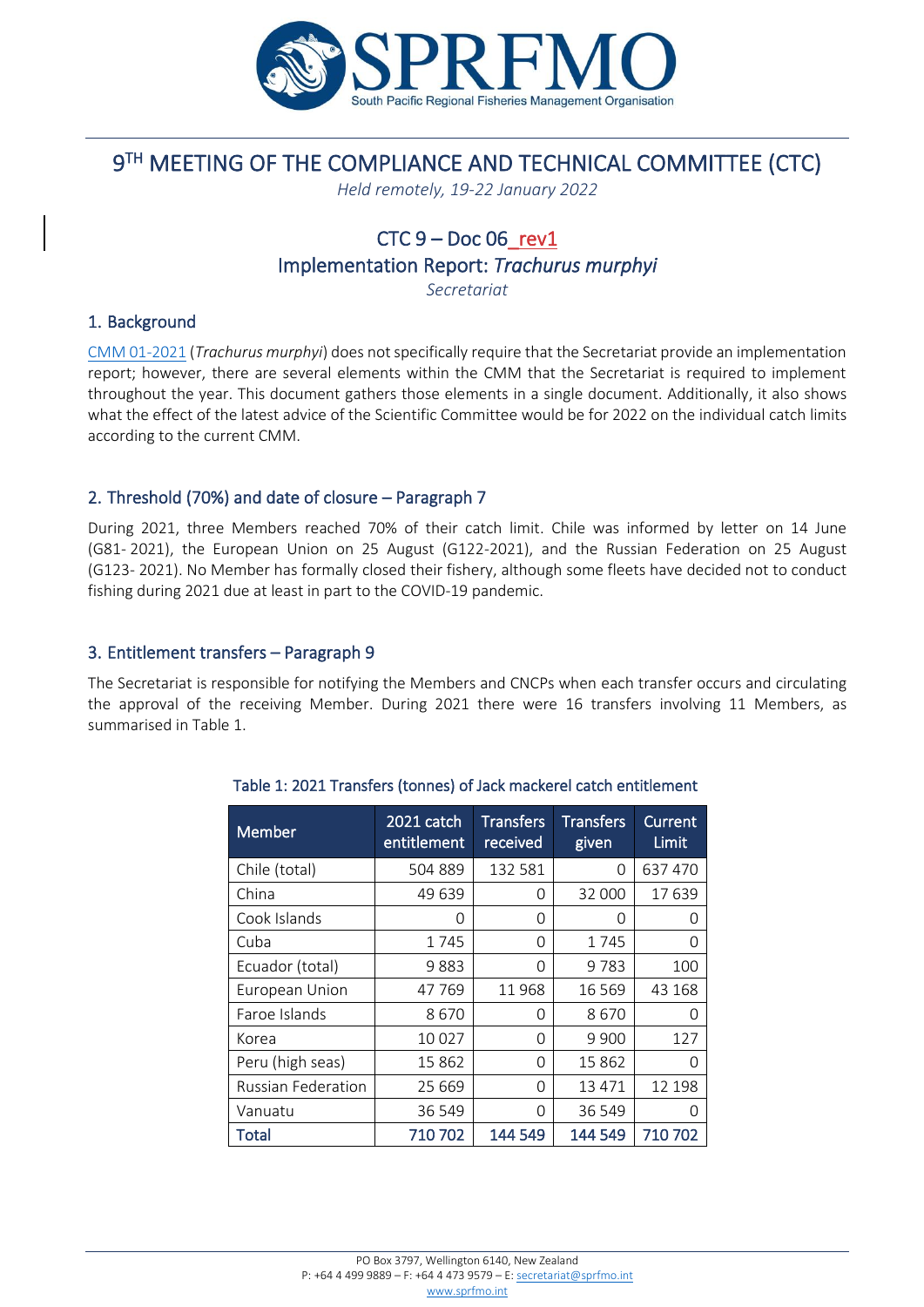

### 4. Catches throughout the range of the stock – Paragraph 10

Members and CNCPs agreed that catches of *Trachurus murphyi* in 2021 throughout the range of the stock should not exceed 782,000 tonnes. Thus far, the The 2021 catches for *Trachurus murphyi* are estimated from monthly reports to be  $757,332$   $811,920$  tonnes, which is  $96.8\%$   $103.8\%$  of the amount referred to in paragraph  $10^1$ .

#### 5. Notification of catches against catch limits – Paragraph 11 and 13

By way of letter G82-2021 on 14 June 2021, the Executive Secretary informed Members and CNCPs that catches of *Trachurus murphyi* in the range of its distribution had reached 70% of the amount referred to in paragraph 10 (at that stage 549,193 t had been caught, which was 70.2% of 782,000 t).

Paragraph 13 states that when total catches have reached 70% of the amount indicated in paragraph 10, Members and CNCPs agree to implement a 15-day reporting period. Fifteen-day reporting for the Jack mackerel fishery was implemented in June 2021.

The Executive Secretary shall inform Members and CNCPs when the amount referred to in paragraph 10 has been reached. As of the date this paper was produced, this amount has not been reached. Letter G07-2022 informed Members that total catches in the *T. murphyi* fishery are estimated at 811,920 t, which is 103.8% of the amount specified in paragraph 10 of CMM 01-2021 (i.e., 782,000 t).

### 6. Verification of 2020 annual catch reports – Paragraph 16

Each year, the Executive Secretary shall verify the annual catch reports and inform the Members and CNCPs of the outcome of the verification exercise and any possible discrepancies encountered. There was only one Jack mackerel fleet operating in the SPRFMO Area during 2020.

#### Table 2: 2020 Verification of Annual catch (tonnes) reports

| Member                    | 2020 annual Monthly<br>catch |         | <b>Fishing</b><br>reports <sup>2</sup> activities <sup>3</sup> | Transhipments <sup>4</sup> Landings <sup>5</sup> |         |
|---------------------------|------------------------------|---------|----------------------------------------------------------------|--------------------------------------------------|---------|
| <b>Russian Federation</b> | 5 2 4 5                      | 4 7 3 9 | 5 2 4 5                                                        | nil                                              | 5 1 0 4 |

Referring to Table 2, the discrepancies between the different types of catch data received by the Secretariat range from 0% (annual catch compared with fishing activity data) to 9.7% (annual catch data compared with monthly reports).

#### 7. List of vessels having actively fished or engaged in transhipment – Paragraph 19

The SPRFM[O Record of Vessels](https://sprfmo.org/Web/Vessels/VesselSearchView.aspx) shows the list of vessels that are authorised and is available via the Organisation's website. Vessels that have actively fishing or engaged in transhipment for *Trachurus murphyi* by month in the 2021 calendar year are shown on the SPRFMO website (2021 [fishery\)](https://www.sprfmo.int/data/trachurus-murphyi-fishery/2018-t-murphyi-fishery-2/). A summary of this information is presented in Table 3.

<sup>1</sup> This figure does not include catches from December 2021 CTC9 requested that this paper was updated during the meeting to reflect the latest available information

<sup>2</sup> As per paragraph 11 of CMM 01-2020 (*Trachurus murphyi*)

<sup>3</sup> As per paragraph 1b of CMM 02-2020 (Data standards)

<sup>4</sup> As per paragraph 1c of CMM 02-2020 (Data standards) and paragraph 8 of CMM 12-2020 (Transhipment)

<sup>5</sup> As per paragraph 1c of CMM 02-2020 (Data standards)